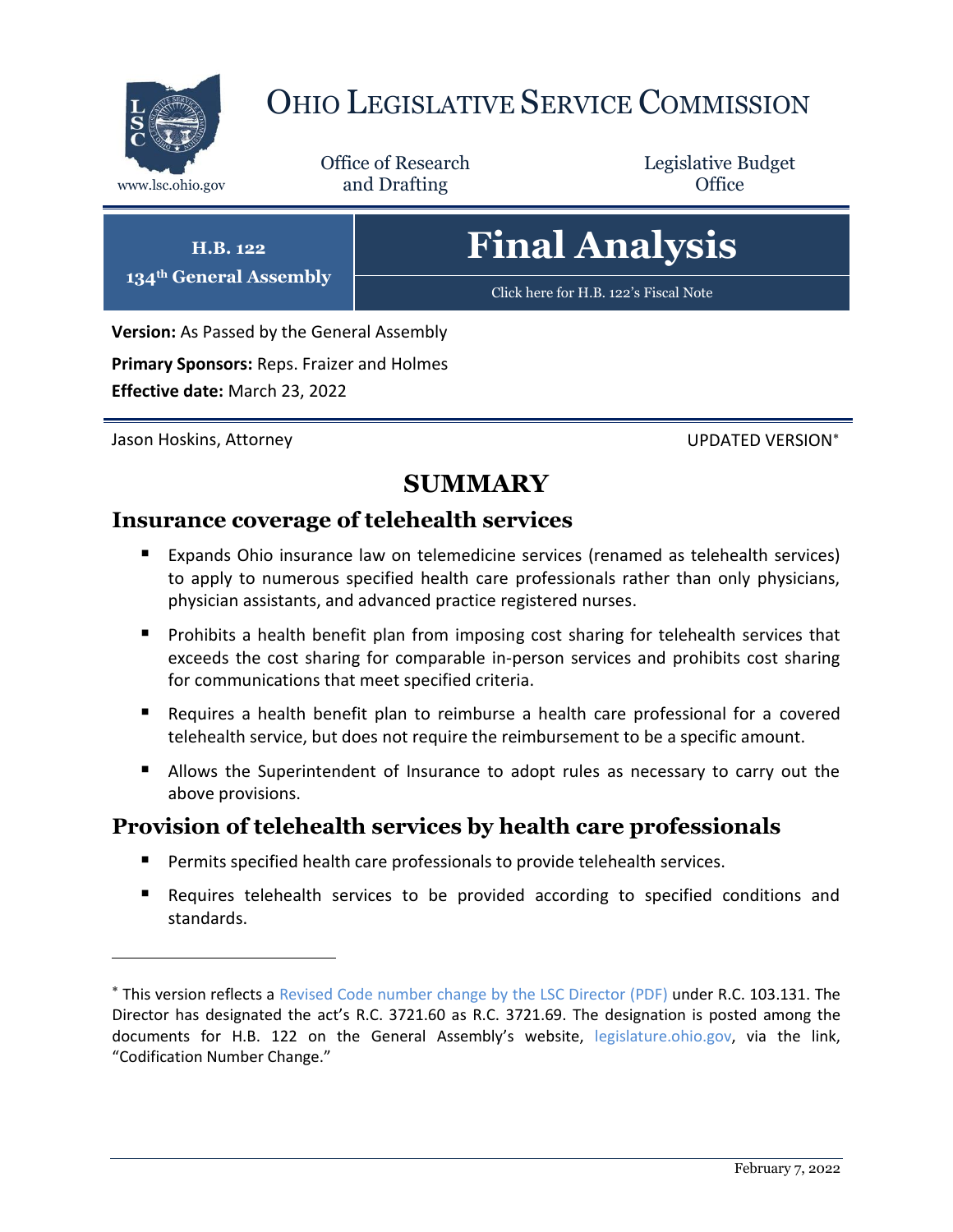- Permits certain health care licensing boards to adopt rules as necessary to carry out the above provisions, subject to specified parameters.
- Provides that a health care professional is not liable in damages under a claim that telehealth services provided do not meet the standard of care that would apply if services were provided in-person.
- Permits a health care professional to negotiate with a health plan issuer to establish a reimbursement rate for fees associated with the administrative costs of providing telehealth services.
- **Declares that it is the intent of the General Assembly to expand access to and** investment in telehealth services.
- Permits a physician authorized to recommend medical marijuana to use telehealth services to conduct a patient examination required before medical marijuana may be recommended.
- **Specifies that the act's provisions are not to be interpreted as altering any law or rule** related to the practice of dentistry.

## **Medicaid coverage of telehealth services**

- Provides that specified health care practitioners may provide telehealth services to Medicaid recipients and are eligible to submit claims to the Department of Medicaid for payment for telehealth services rendered.
- Establishes requirements that must be satisfied when providing telehealth services to a Medicaid recipient.
- Requires the Medicaid Director to adopt rules authorizing the directors of other state agencies that administer portions of the Medicaid program to adopt rules regarding the provision of telehealth services.

## **Certified community mental health, addiction services providers**

- **Permits community mental health services providers and community addiction services** providers certified by the Ohio Department of Mental Health and Addiction Services (OhioMHAS) to provide services through telehealth.
- Specifies requirements and standards that must be satisfied when telehealth services are provided.
- **Permits OhioMHAS to adopt rules necessary to carry out the above provisions.**

## **Video-conference visitation in long-term care facilities**

**Specifies that during a declared disaster, epidemic, pandemic, public health emergency,** or public safety emergency, long-term care facilities must provide residents and their families with video-conference visitation options.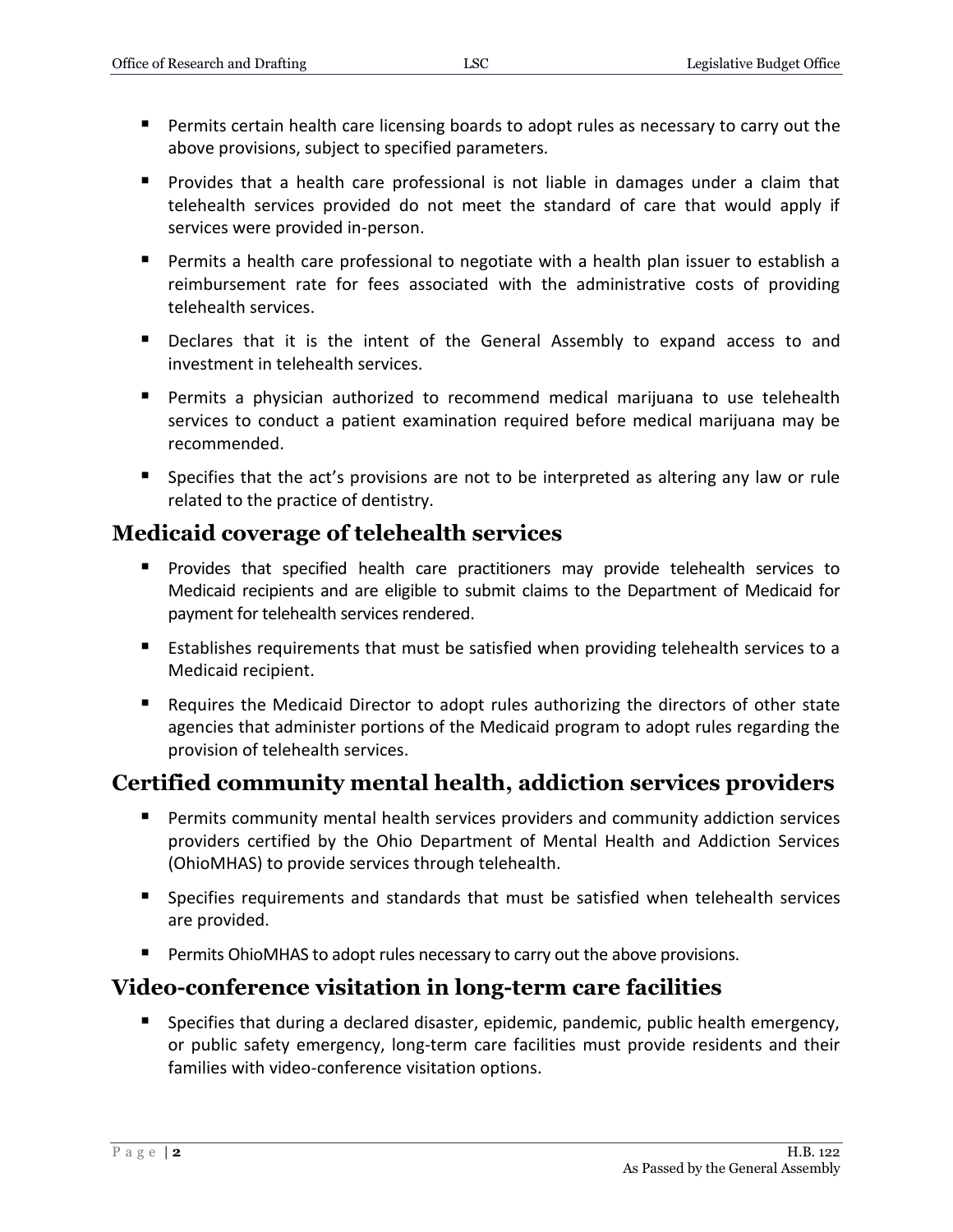## **Assistance at health care appointments**

 Provides that during a declared disaster, epidemic, pandemic, public health emergency, or public safety emergency, an individual with a developmental disability or other permanent disability may have a parent or guardian present during a health care procedure, test, or other care visit.

## **Medicaid credentialing program**

■ Requires the Department of Medicaid to establish a credentialing program to review the competence, professional conduct, and quality of care provided by Medicaid providers.

## **Medical Board One-Bite Program**

**Allows certain licensure applicants to participate in the State Medical Board's One-Bite** Program.

## **Suspension of open enrollment and other insurance programs**

 Extends to January 1, 2026 (from January 1, 2022), the suspension of the operation of certain programs operated under the state's insurance laws that are duplicative of the Affordable Care Act.

## **TABLE OF CONTENTS**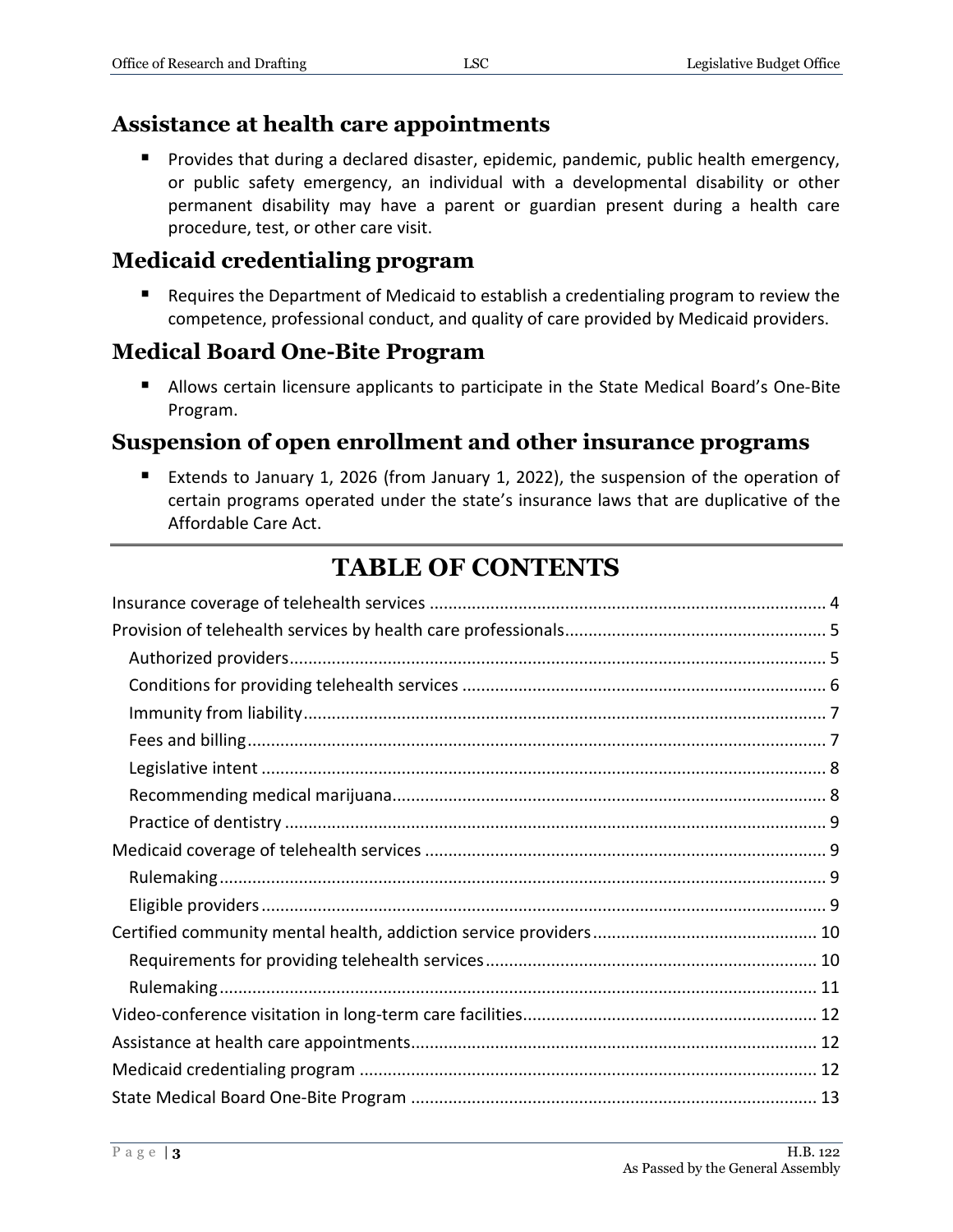## **DETAILED ANALYSIS**

## <span id="page-3-0"></span>**Insurance coverage of telehealth services**

The act expands provisions of Ohio's insurance law regarding coverage of telemedicine services (renamed telehealth services under the act) to include additional types of health care professionals: psychologists and school psychologists, including school psychologists licensed under State Board of Education rules; audiologists and speech-language pathologists; occupational therapists and physical therapists; occupational therapy assistants and physical therapist assistants; professional clinical counselors, independent social workers, and independent marriage and family therapists; independent chemical dependency counselors; certified Ohio behavior analysts; dietitians; optometrists licensed to practice under a therapeutic pharmaceutical agents certificate; pharmacists; chiropractors; respiratory care professionals; and genetic counselors. Previously, these provisions applied only to physicians, physician assistants, and advanced practice registered nurses.

Under the act, a health benefit plan (a policy, contract, certificate, or agreement offered by a health plan issuer to provide, deliver, arrange for, pay for, or reimburse any of the costs of health care services) may not impose a cost-sharing requirement for telehealth services that exceeds the cost-sharing requirement for comparable in-person health care services (services for the diagnosis, prevention, treatment, cure, or relief of a health condition, illness, injury, or disease).

In addition, the act prohibits a health benefit plan from imposing a cost-sharing requirement for a communication when all of the following apply:

- $\blacksquare$  The communication was initiated by the health care professional;
- **The patient consented to receive a telehealth service from that provider on any prior** occasion;
- The communication is conducted for the purposes of preventive health care services only.

If the communication is coded based on time, then only the time the health care professional spends engaged in the communication is billable. The act specifies that its provisions do not require a health plan issuer to provide coverage for asynchronous communications that differs from the coverage described in the health benefit plan.

The act expressly requires a health plan issuer to reimburse a health care professional for a covered telehealth service, but does not require a specific reimbursement amount.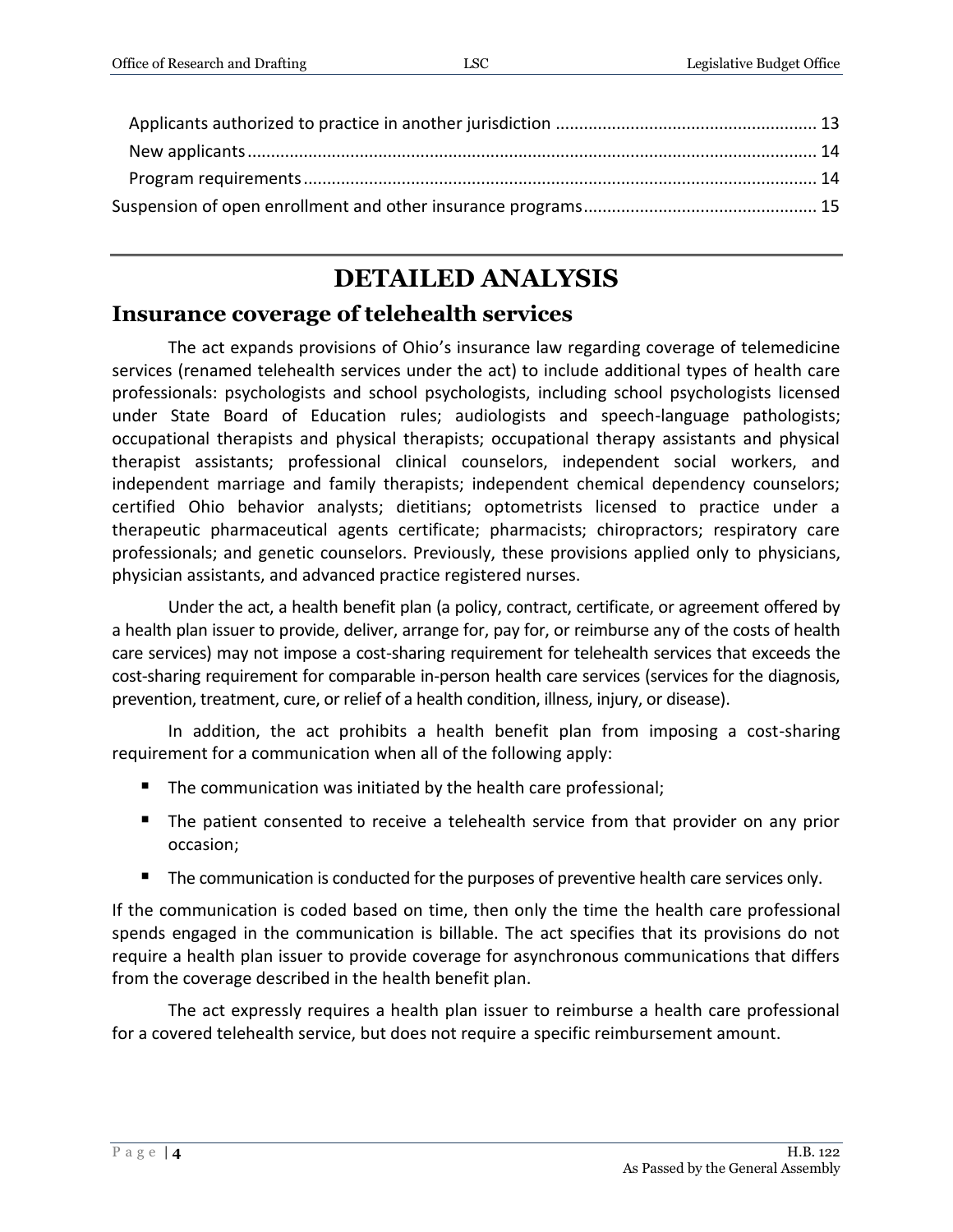The act allows the Superintendent of Insurance to adopt rules as necessary to carry out the act's requirements relating to insurance coverage of telehealth services. It exempts these rules from the law requiring an agency to remove two rules for each new rule it adopts.

Under prior law, telemedicine provisions applied to health benefit plans issued, offered, or renewed on or after January 1, 2021. The act instead applies to all health benefit plans in effect as of March 23, 2022, which is the act's effective date, and to any health benefit plan issued, renewed, modified, or amended on or after that date.

Lastly, the act renames the prior law term "telemedicine services" as "telehealth services," but substantively retains the same definition: providing health care services through the use of information and communication technology by a health care professional, within the professional's scope of practice, who is located at a site other than the site where the recipient (either the patient or a consulting health care professional) is located. $1$ 

## <span id="page-4-0"></span>**Provision of telehealth services by health care professionals Authorized providers**

<span id="page-4-1"></span>The act specifies that certain health care professionals may provide their services as telehealth services, subject to several requirements:<sup>2</sup>

- Advanced practice registered nurses;
- Optometrists licensed to practice under a therapeutic pharmaceutical agents certificate;
- Pharmacists;
- **Physician assistants;**
- **Physicians;**
- Psychologists and school psychologists, including school psychologists licensed under State Board of Education rules;
- Chiropractors;
- Audiologists and speech-language pathologists;
- Occupational therapists and physical therapists;
- Occupational therapy assistants and physical therapist assistants;
- Professional clinical counselors, independent social workers, and independent marriage and family therapists;
- Independent chemical dependency counselors;

<sup>&</sup>lt;sup>1</sup> R.C. 3902.30, 4743.09(A)(6), and Section 5 of the act; R.C. 121.95 and 3922.01, not in the act.

<sup>2</sup> R.C. 4743.09(A)(3); see also R.C. 3319.2212, 4723.94, 4725.35, 4729.285, 4730.60, 4731.741, 4732.33, 4734.60, 4753.20, 4755.90, 4757.50, 4758.80, 4759.20, 4761.30, 4778.30, and 4783.20.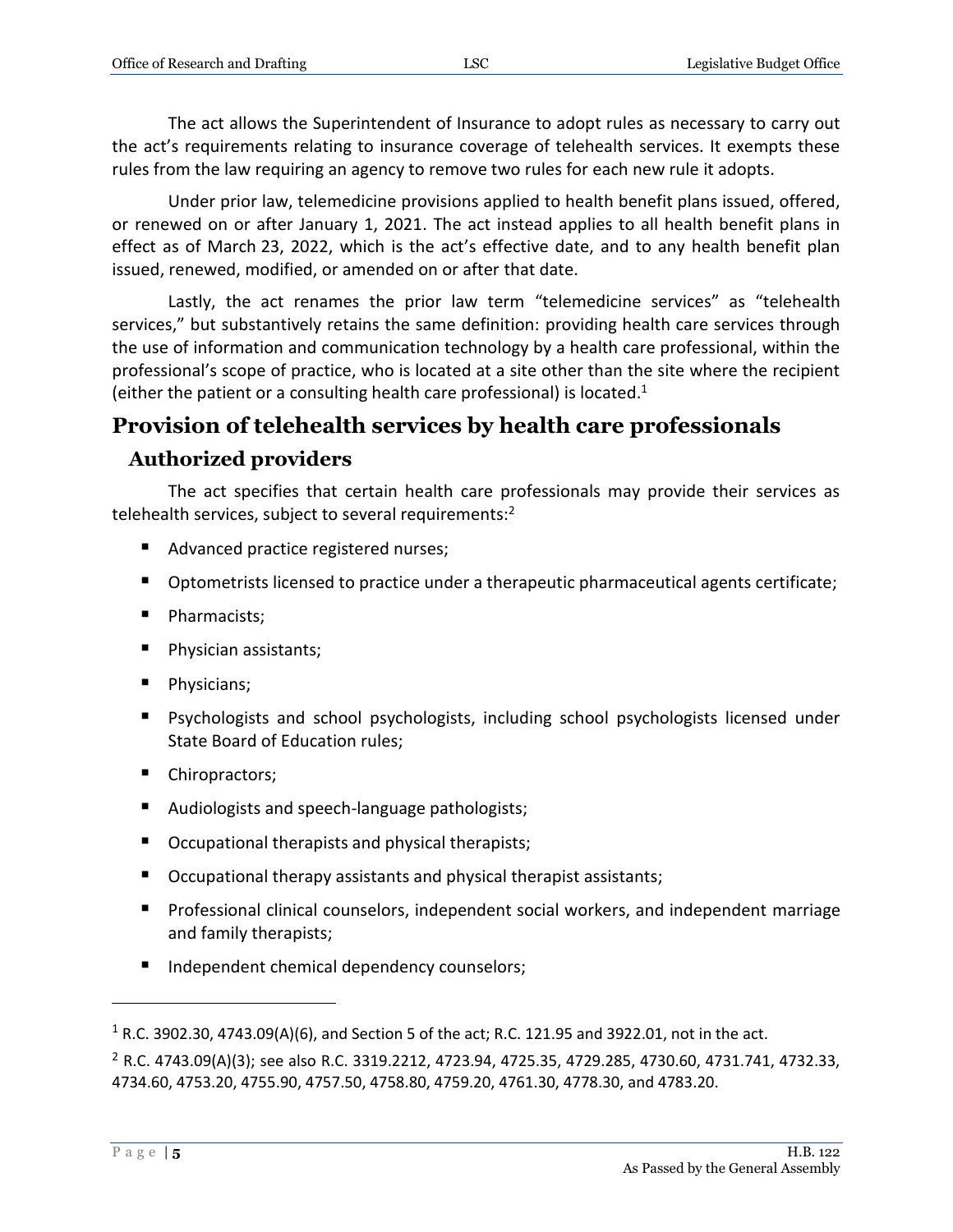- Certified Ohio behavior analysts;
- Dietitians;
- Respiratory care professionals;
- Genetic counselors.

A licensing board that has jurisdiction over any of these health care professionals must permit them to provide their services as telehealth services. Each board may adopt rules that it considers necessary for implementing the act's provisions as it relates to those services.<sup>3</sup> The rules are exempt from the law requiring an agency to remove two rules for each new rule it adopts.<sup>4</sup>

Any rules adopted by a health care professional licensing board must generally establish a standard of care for telehealth services that is equal to the standard of care for in-person services. The act permits a licensing board to require an initial in-person visit before a health care professional may prescribe a schedule II controlled substance to a new patient. However, a board is prohibited from requiring this initial in-person visit for a new patient if the patient's medical record indicates that the patient (1) is receiving hospice or palliative care, (2) is receiving medication-assisted treatment or other medication for opioid-use disorder, (3) is a patient with a mental health condition, or (4) as determined by the clinical judgment of a health care professional, is in an emergency situation.<sup>5</sup>

The act further provides that beginning on its March 23, 2022, effective date, a health care professional licensing board covered under the act may suspend enforcement of any rules it has in effect regarding the provision of telehealth and in-person services by a health care professional under its jurisdiction, and requirements for prescribing controlled substances, while the board amends or adopts new rules that are consistent with the act.<sup>6</sup>

### <span id="page-5-0"></span>**Conditions for providing telehealth services**

The act establishes several conditions regarding providing telehealth services by a health care professional. Each professional may use synchronous or asynchronous technology to provide telehealth services to a patient during an initial visit if the appropriate standard of care for an initial visit is satisfied. Additionally, a professional may use synchronous or asynchronous technology to provide telehealth services during a patient's annual visit if the appropriate standard of care for an annual visit is satisfied. A health care professional also may deny any patient telehealth services and instead require an in-person visit.<sup>7</sup>

 $4$  R.C. 4743.09(B)(1); R.C. 121.95, not in the act.

 $3$  R.C. 4743.09(B)(1).

 $5$  R.C. 4743.09(B)(2).

<sup>6</sup> Section 6.

 $7$  R.C. 4743.09(C)(1), (2), and (4).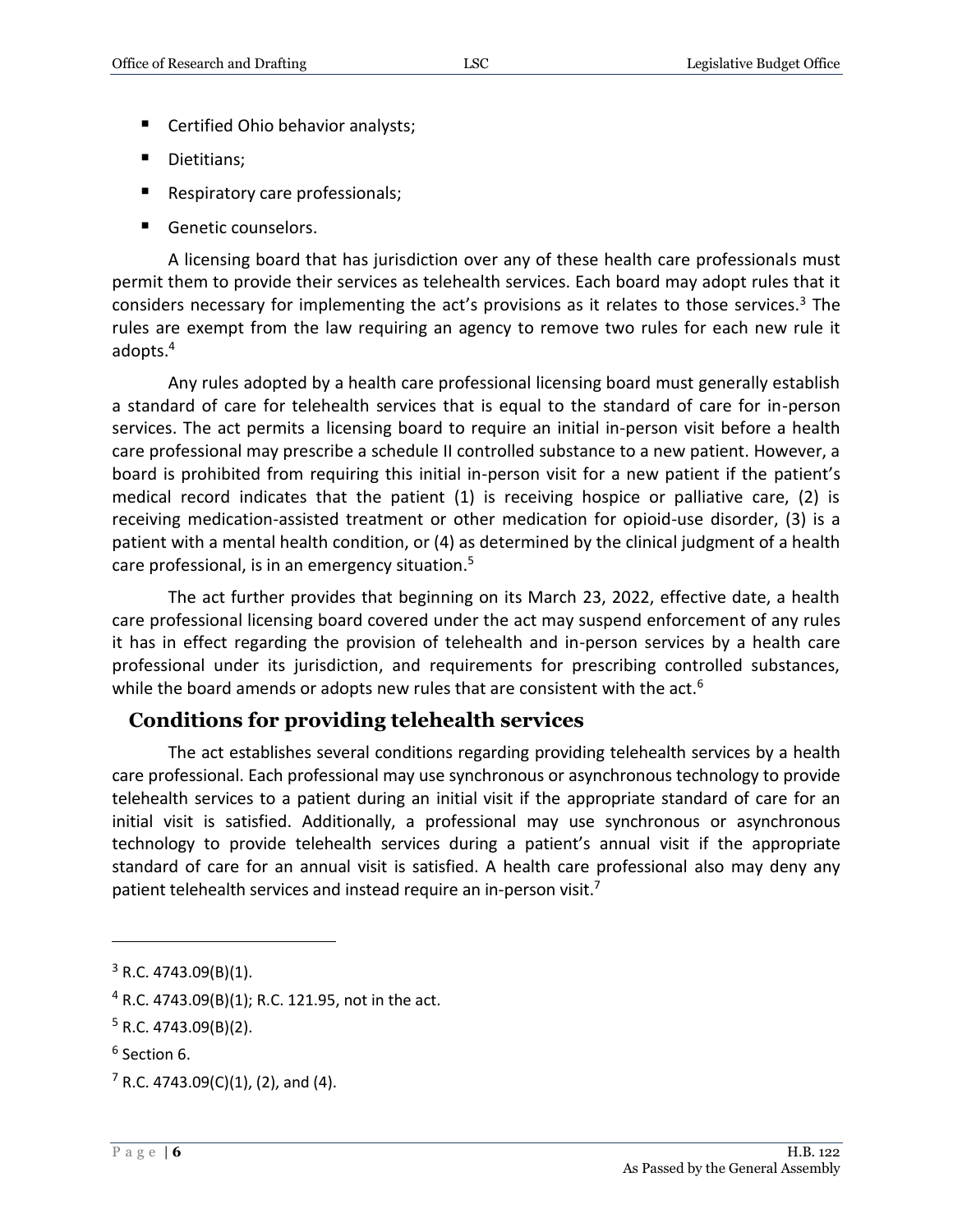When a health care professional is providing telehealth services, the act requires the professional to comply with all state and federal laws concerning the protection of patient information. Additionally, a health care professional must ensure that any username or password information and electronic communications transmitted between the professional and a patient are securely transmitted and stored.<sup>8</sup>

The act authorizes a physician, physician assistant, or advanced practice registered nurse to provide telehealth services to a patient located outside Ohio if the health care professional is permitted to do so by the laws of the state where the patient is located. They also may provide telehealth services through the use of medical devices that enable remote monitoring of a patient.<sup>9</sup>

With regard to a pharmacist providing telehealth services, the pharmacist may not use telehealth mechanisms or other virtual means to perform any actions involved in dispensing a dangerous drug, unless specifically authorized under State Board of Pharmacy rules.<sup>10</sup>

The act notes that its provisions do not eliminate or modify any other provisions of the Revised Code that require a health care professional who is not a physician to practice under the supervision of, in collaboration with, in consultation with, or pursuant to the referral of another health care professional.<sup>11</sup>

## <span id="page-6-0"></span>**Immunity from liability**

When a patient has consented to receiving telehealth services, the act specifies that a health care professional who provides those services to that patient is not liable in damages under any claim alleging that the services provided do not meet the same standard of care that would apply if the services were provided in-person.<sup>12</sup>

### <span id="page-6-1"></span>**Fees and billing**

Under former law, a health care professional (physician, physician assistant, or advanced practice registered nurse) was prohibited from charging a health plan issuer any of the following: a facility fee, an origination fee, or any fee associated with the cost of equipment used to provide telehealth services. The act prohibits any of the health care professionals it covers from charging any of the above-described fees to either a patient or a health plan issuer covering telehealth services. In addition, it clarifies that the prohibition against charging a fee associated with the cost of equipment applies to equipment used at a provider site to provide telehealth services. A health care professional is permitted to charge a health plan issuer for

<sup>10</sup> R.C. 4729.285.

 $8$  R.C. 4743.09(C)(3).

<sup>&</sup>lt;sup>9</sup> R.C. 4743.09(C)(5).

 $11$  R.C. 4743.09(F).

 $12$  R.C. 4743.09(D).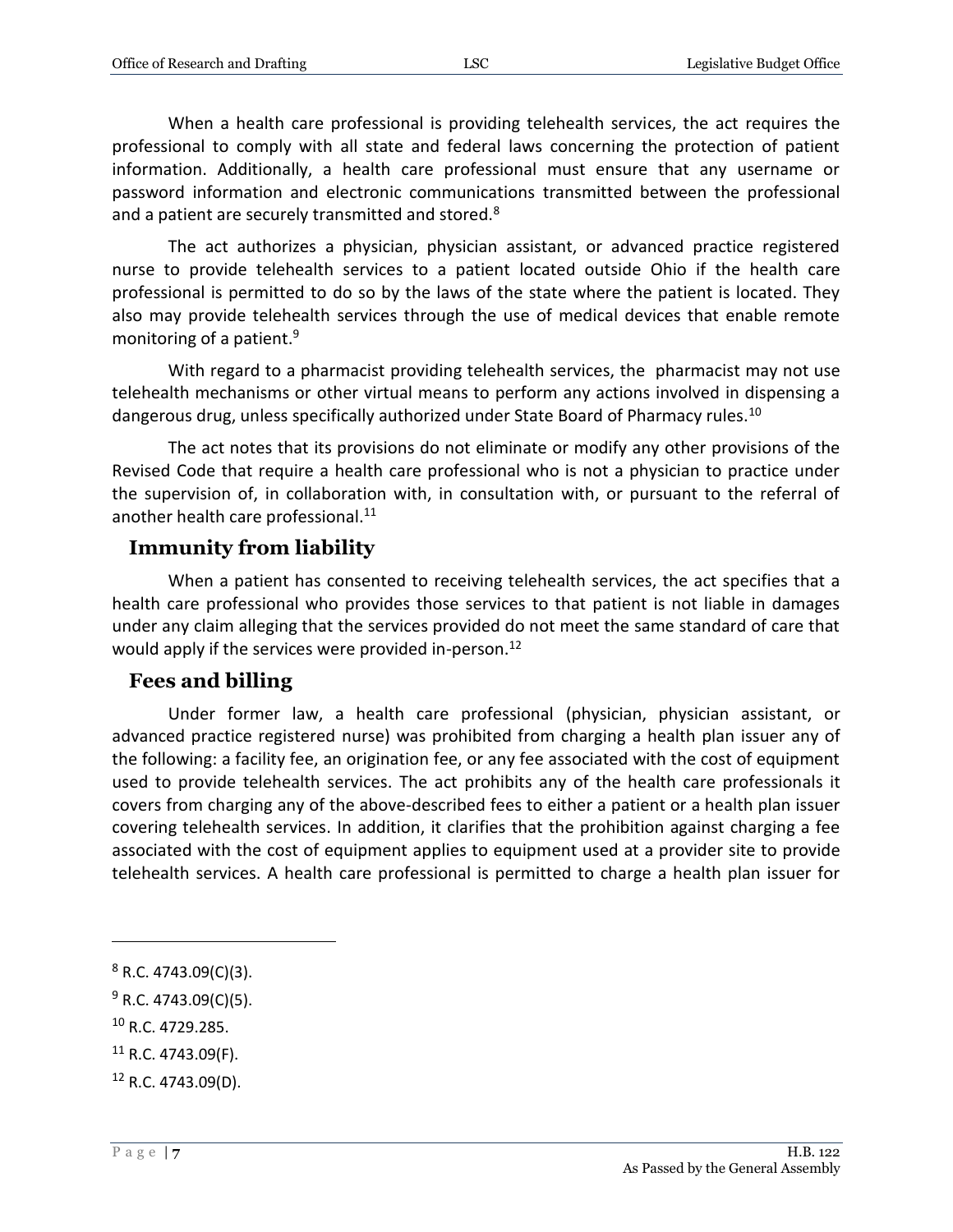durable medical equipment used at a patient or client site, including remote monitoring devices.<sup>13</sup>

Under the act, a health care professional may negotiate with a health plan issuer to establish a reimbursement rate for fees associated with the administrative costs incurred in providing telehealth services. This negotiation may not place any responsibility for this fee on a patient.<sup>14</sup>

The act also specifies that a health care professional must obtain a patient's consent before billing for the cost of the telehealth services provided. The requirement to obtain this consent applies only once.<sup>15</sup>

#### <span id="page-7-0"></span>**Legislative intent**

The act specifies that it is the intent of the General Assembly to expand access to and investment in telehealth services in congruence with the expansion and investment in telehealth services that was made during the COVID-19 pandemic.<sup>16</sup>

#### <span id="page-7-1"></span>**Recommending medical marijuana**

The act authorizes a physician to use telehealth services to conduct patient examinations required by continuing law before recommending treatment with medical marijuana. Prior law had required the examinations to be in person.<sup>17</sup>

The act further provides that for purposes of a health care professional licensing board adopting rules requiring a health care professional to conduct an in-person visit of a new patient before prescribing a schedule II controlled substance, as discussed above, medical marijuana is not considered a schedule II controlled substance.<sup>18</sup>

By way of background, Ohio's medical marijuana law authorizes a physician who holds a certificate to recommend medical marijuana from the State Medical Board to recommend treatment with medical marijuana to a patient with a qualifying medical condition. Before recommending treatment with medical marijuana, a physician must establish a bona fide physician-patient relationship with the patient, which means that the physician has examined the patient, reviewed the patient's medical history, and there is an expectation of providing and receiving ongoing care. A recommendation for treatment with medical marijuana is valid for

<sup>15</sup> R.C. 4743.09(E)(3).

<sup>&</sup>lt;sup>13</sup> R.C. 4743.09(A)(1) and (E)(1). See also R.C. 4723.94 and 4731.2910 (prior versions).

 $14$  R.C. 4743.09(E)(2).

 $16$  R.C. 4743.09(G).

<sup>&</sup>lt;sup>17</sup> R.C. 4731.30(C)(1)(b)(i) and (D)(2).

 $18$  R.C. 4743.09(B)(2)(c)(ii).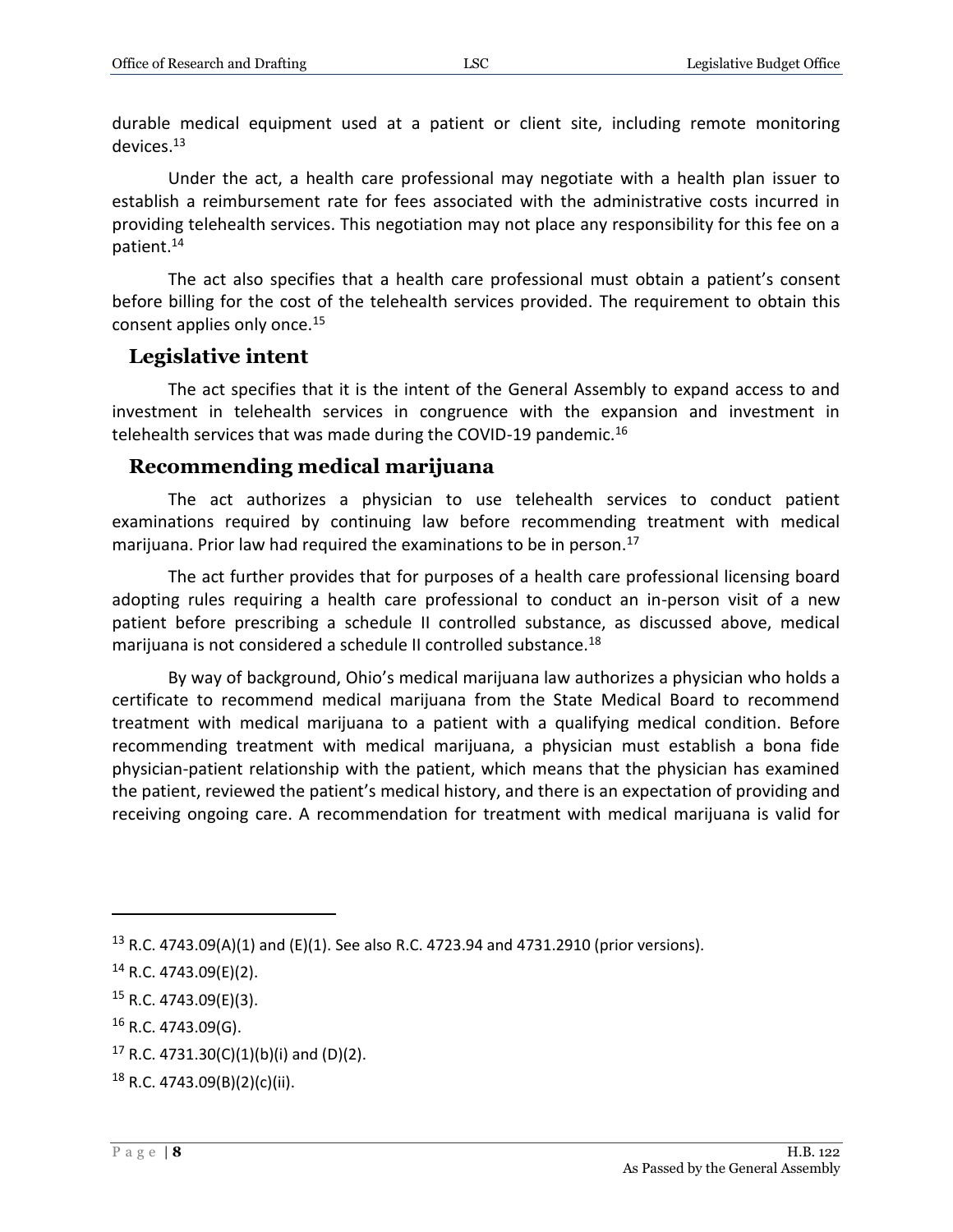not more than 90 days and may be renewed for not more than three additional 90-day periods, after which the physician may issue a new recommendation only after examining the patient.<sup>19</sup>

## <span id="page-8-0"></span>**Practice of dentistry**

The act specifies that its provisions are not to be interpreted as altering any law related to the practice of dentistry or rule adopted by the State Dental Board in effect on its effective date.<sup>20</sup>

## <span id="page-8-1"></span>**Medicaid coverage of telehealth services**

## <span id="page-8-2"></span>**Rulemaking**

Continuing law requires the Department of Medicaid to establish, through rulemaking, standards for Medicaid payments for health care services that the Department determines are appropriate to be covered by Medicaid when those services are provided as telehealth services. The act additionally requires the Medicaid Director to adopt rules to authorize the directors of other state agencies that administer portions of the Medicaid program to adopt rules regarding Medicaid coverage of telehealth services. The act exempts these rules from the law requiring an agency to remove two rules for each new rule it adopts. $21$ 

## <span id="page-8-3"></span>**Eligible providers**

For purposes of the Medicaid program, the act provides that the following practitioners are eligible to provide telehealth services, to the extent permitted by the Medicaid Director's rules and federal law:<sup>22</sup>

- All of the health care professionals listed above in the section entitled "**Authorized providers**," except that certified registered nurse anesthetists are not included;
- **Supervised practitioners and supervised trainees;**
- Audiology aides and speech-language pathology aides;
- **Practitioners who provide services through Medicaid school programs;**
- **Practitioners certified to provide services and supports through a community mental** health services provider or a community addiction services provider;
- Any other practitioner considered eligible by the Medicaid Director.

The act also specifies the types of providers eligible to submit a claim for payment under the Medicaid program for providing telehealth services, to the extent permitted by the Medicaid Director's rules and federal law:<sup>23</sup>

 $19$  R.C. 4731.30(C) and (D).

<sup>20</sup> R.C. 4715.438.

 $21$  R.C. 5164.95(B); R.C. 121.95, not in the act.

 $22$  R.C. 5164.95(C)(1).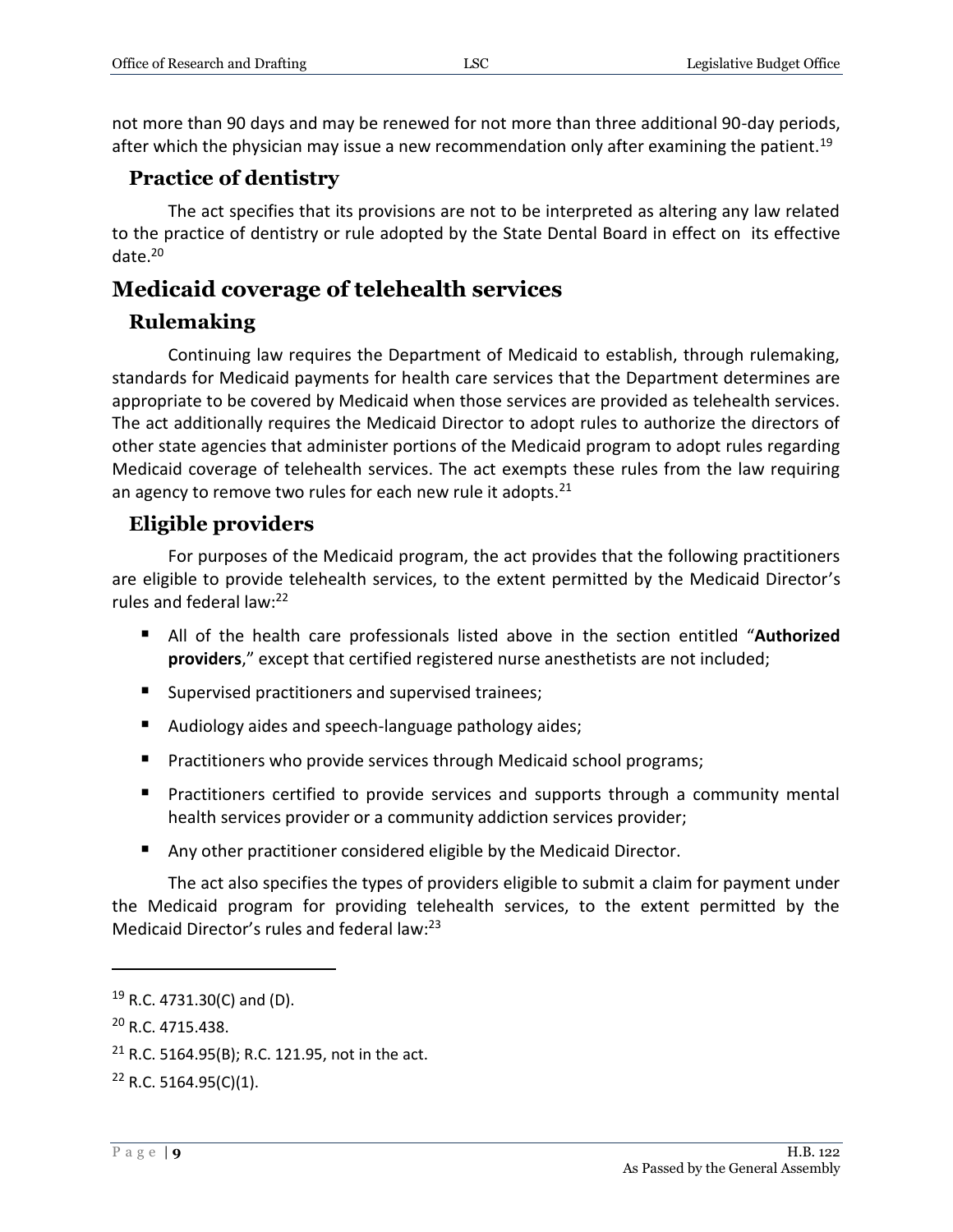- Any of the above-identified practitioners, except for a supervised practitioner or supervised trainee, an audiology aide or speech-language pathology aide, and an occupational therapy assistant or physical therapist assistant;
- A professional medical group;
- A federally qualified health center or federally qualified health center look-alike;
- A rural health clinic;
- An ambulatory health care clinic;
- An outpatient hospital;
- A Medicaid school program;
- A community mental health services provider or community addiction services provider;
- Any other provider type that the Medicaid Director considers eligible to submit a claim.

As a condition of providing telehealth services under the Medicaid program, the act requires a practitioner to comply with all state and federal laws concerning the protection of patient information. Practitioners also must ensure that any username or password information and electronic communications transmitted between a practitioner and a patient are securely transmitted and stored. Every practitioner site must have access to the medical records of a patient at the time that telehealth services are provided.<sup>24</sup>

## <span id="page-9-0"></span>**Certified community mental health, addiction service providers**

### <span id="page-9-1"></span>**Requirements for providing telehealth services**

The Ohio Department of Mental Health and Addiction Services (OhioMHAS) certifies community mental health service providers and community addiction service providers.<sup>25</sup> The act establishes several requirements that must be satisfied when they provide telehealth services. First, each provider must establish a written policy and procedures to ensure that staff who provide telehealth services are fully trained in using the equipment necessary to provide those services. The act requires providers to establish a contingency plan in the event that technical problems arise while providing telehealth services to a client.<sup>26</sup> Additionally, a mental health facility or unit serving as a client site must have appropriate staff on hand at the facility or unit in the event of an equipment malfunction.<sup>27</sup>

<sup>23</sup> R.C. 5164.95(C)(2).

<sup>24</sup> R.C. 5164.95(D).

<sup>&</sup>lt;sup>25</sup> R.C. 5119.36, not in the act.

 $26$  R.C. 5119.368(B) and (E).

<sup>27</sup> R.C. 5119.368(H).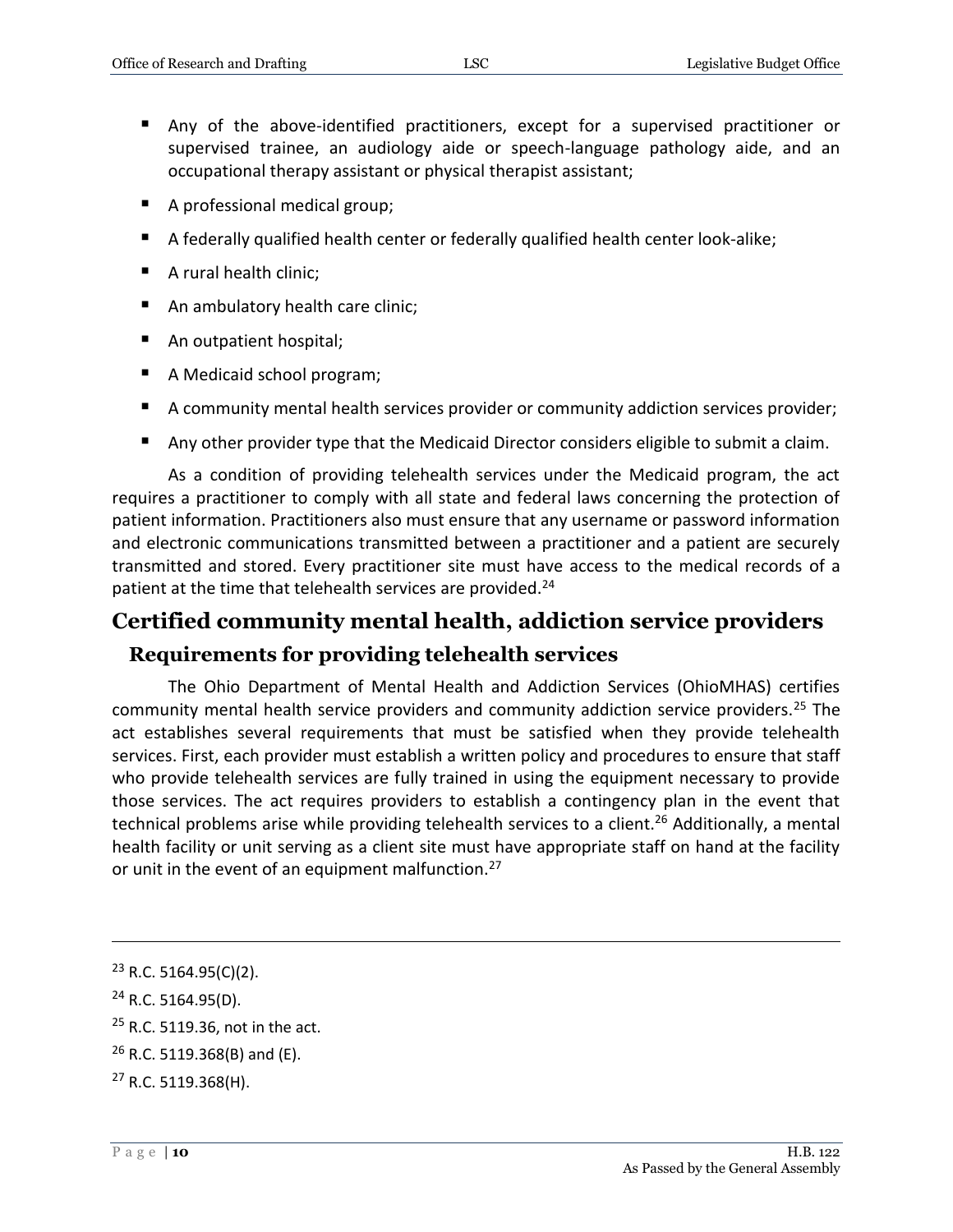Before providing telehealth services to a client, the act requires a provider to describe to the client the following potential risks associated with receiving treatment through telehealth: (1) the clinical aspects of receiving treatment through telehealth services, (2) security considerations when receiving treatment through telehealth services, and (3) confidentiality for individual and group counseling. Providers must document that the client has been provided with information regarding these risks and has agreed to assume those risks.<sup>28</sup>

In addition, each provider must maintain information regarding the local or national suicide prevention hotline, as well as the contact information for the local police and fire departments. Each provider must provide clients with information on how to access assistance in a crisis, including a crisis caused by an equipment malfunction or failure.<sup>29</sup>

Under the act, providers have the responsibility to ensure that equipment used to provide telehealth services meets the following standards: (1) confidential communication between provider and client, (2) interactive communication between provider and client, and (3) in the case of telehealth services using synchronous technology, video or audio sufficient to enable real-time communication between provider and client.<sup>30</sup> The act specifies that it is a provider's responsibility to ensure that any entity the provider contracts with that is involved in the transmission of information through telehealth does so in a manner that maintains the confidentiality of client information. $31$  Telehealth services that are provided by interactive videoconferencing must (1) begin with the verification of the client through use of a username and password or personal identification number and (2) be provided in accordance with state and federal law. Each provider must comply with all state and federal laws concerning protection of patient information and must ensure that any username or password information and electronic communications transmitted between a provider and a client are securely transmitted and stored.<sup>32</sup>

#### <span id="page-10-0"></span>**Rulemaking**

The act allows OhioMHAS to adopt rules as necessary to carry out its requirements regarding telehealth services provided by community mental health and addiction services providers. These rules are exempted from the law requiring an agency to remove two rules for each new rule it adopts.<sup>33</sup>

<sup>28</sup> R.C. 5119.368(C).

<sup>29</sup> R.C. 5119.368(F).

<sup>30</sup> R.C. 5119.368(G).

 $31$  R.C. 5119.368(D).

<sup>32</sup> R.C. 5119.368(I).

<sup>33</sup> R.C. 5119.368(J); R.C. 121.95, not in the act.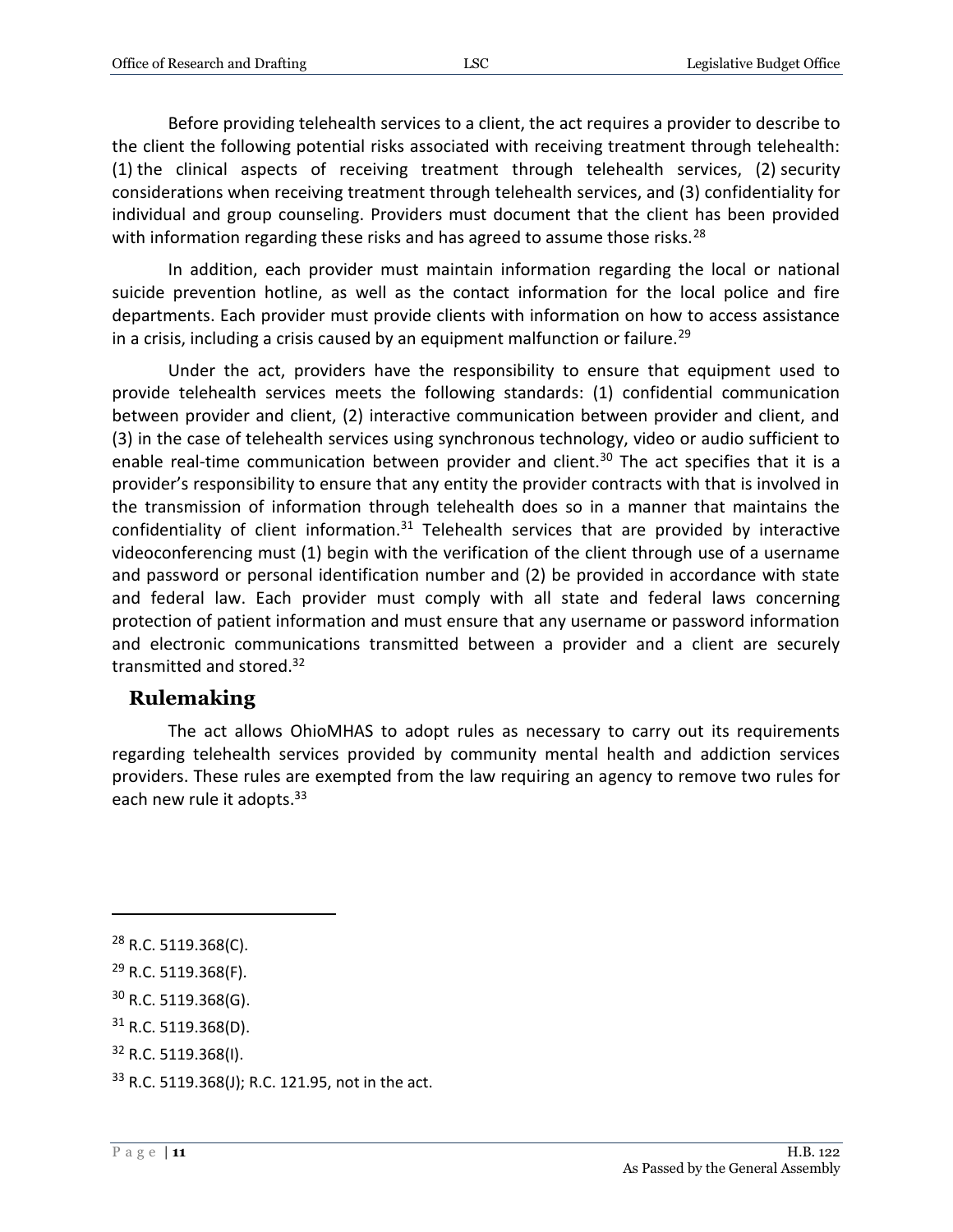## <span id="page-11-0"></span>**Video-conference visitation in long-term care facilities**

The act specifies that during any declared disaster, epidemic, pandemic, public health emergency, or public safety emergency, every long-term care facility must provide each resident and their family with a video-conference visitation option, if the Governor, the Director of Health, another governmental official or entity, or the long-term care facility itself determines that allowing in-person visits at the facility would create a risk to the health of the facility's residents. This requirement applies to the following types of long-term care facilities: (1) a nursing home, assisted living facility, home for the aging, nursing facility, or skilled nursing facility, (2) a residential facility licensed by OhioMHAS, (3) a residential facility licensed by the Ohio Department of Developmental Disabilities, and (4) a facility operated by a hospice care program or any facility in which a hospice care program provides care for hospice patients.<sup>34</sup>

## <span id="page-11-1"></span>**Assistance at health care appointments**

The act also specifies that during any declared disaster, epidemic, pandemic, public health emergency, or public safety emergency, any individual with a developmental disability or other permanent disability who needs surgery or another health care procedure, a medical or other health care test, or any clinical care visit must have the opportunity to have at least one parent or legal guardian present during the procedure, test, surgery, or other care visit if the parent or guardian's presence is necessary to help alleviate a negative reaction by the individual. To enforce this provision, the act authorizes the Director of Health to take any action the Director considers necessary.<sup>35</sup>

## <span id="page-11-2"></span>**Medicaid credentialing program**

The act requires the Department of Medicaid to establish a credentialing program that includes a credentialing committee. The purpose of the program and the committee is to review the competence, professional conduct, and quality of care provided by Medicaid providers. The act specifies that the activities performed by the credentialing committee are considered activities of a peer review committee of a health care entity and are subject to Ohio law governing those committees, including immunity and confidentiality.<sup>36</sup>

In implementing the credentialing program and committee, the act permits the Medicaid Director to adopt rules. The rules must be consistent with the federal law credentialing requirements that apply to Medicare Advantage organizations.<sup>37</sup>

<sup>34</sup> R.C. 3721.69.

<sup>35</sup> R.C. 3701.1310.

<sup>36</sup> R.C. 5164.291; see also R.C. 2305.25 to 2305.253, not in the act.

<sup>&</sup>lt;sup>37</sup> See 42 Code of Federal Regulations 422.204.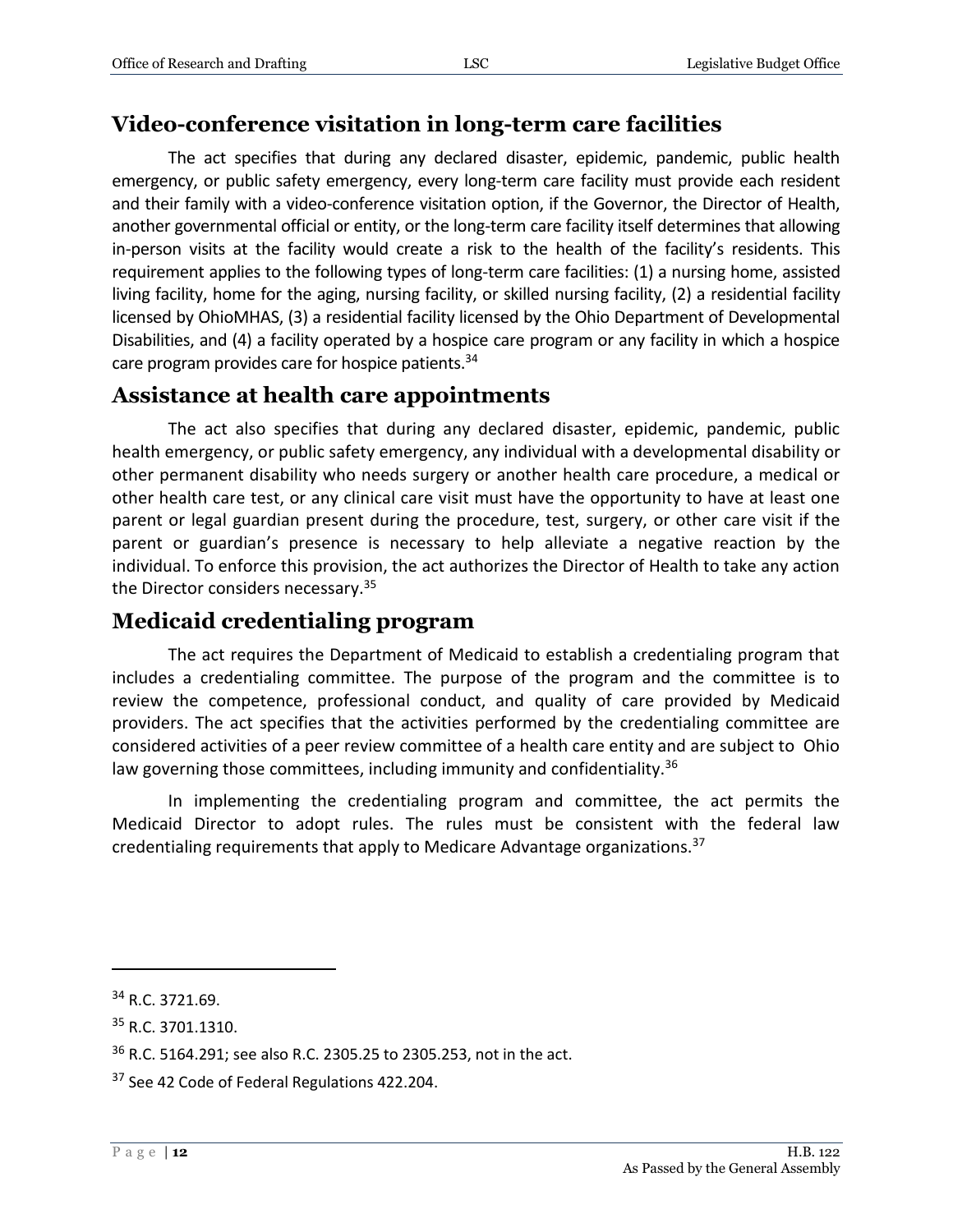## <span id="page-12-0"></span>**State Medical Board One-Bite Program**

H.B. 145 of the 132<sup>nd</sup> General Assembly in 2018 required the State Medical Board to establish a confidential program known as the "One-Bite Program" for the treatment of impaired practitioners regulated by the Board.<sup>38</sup> The program allows a practitioner who has not previously participated in the program or been sanctioned by the Board for impairment as a result of drugs, alcohol, or other substances to avoid discipline if specified conditions are met, including completing treatment. Continuing law requires the Board to contract with one organization to conduct the One-Bite Program and perform monitoring services.

In addition to the practitioners authorized by continuing law to participate in the program, the act permits an applicant for licensure as any of the following to participate:<sup>39</sup>

- Physician assistant;
- Physician;
- **Podiatrist;**
- Limited branch of medicine practitioner;
- Dietitian;
- Anesthesiologist assistant;
- Respiratory care professional;
- Acupuncturist;
- Radiologist assistant;
- Genetic counselor.

## <span id="page-12-1"></span>**Applicants authorized to practice in another jurisdiction**

Under the act, two categories of applicants for licensure are eligible to participate in the One-Bite Program: applicants who are authorized to practice in another jurisdiction and applicants who are not authorized to practice in another jurisdiction (see "**New applicants**," below). An applicant for licensure who is authorized to practice in another jurisdiction is not subject to disciplinary action and may participate in the One-Bite Program upon the satisfaction of several specified conditions.

To participate in the program, an applicant authorized to practice in another jurisdiction must disclose to the State Medical Board, as part of the license application process, that impairment occurred while practicing in the jurisdiction where the applicant was authorized to practice. With this disclosure, an applicant must also (1) currently participate in a confidential

 $38$  H.B. 145 of the 132<sup>nd</sup> General Assembly. For more information regarding the State Medical Board's One-Bite Program, please consult the H.B. 145 Final Analysis, available [here.](https://www.legislature.ohio.gov/download?key=9378&format=pdf) <sup>39</sup> R.C. 4731.251(A)(1).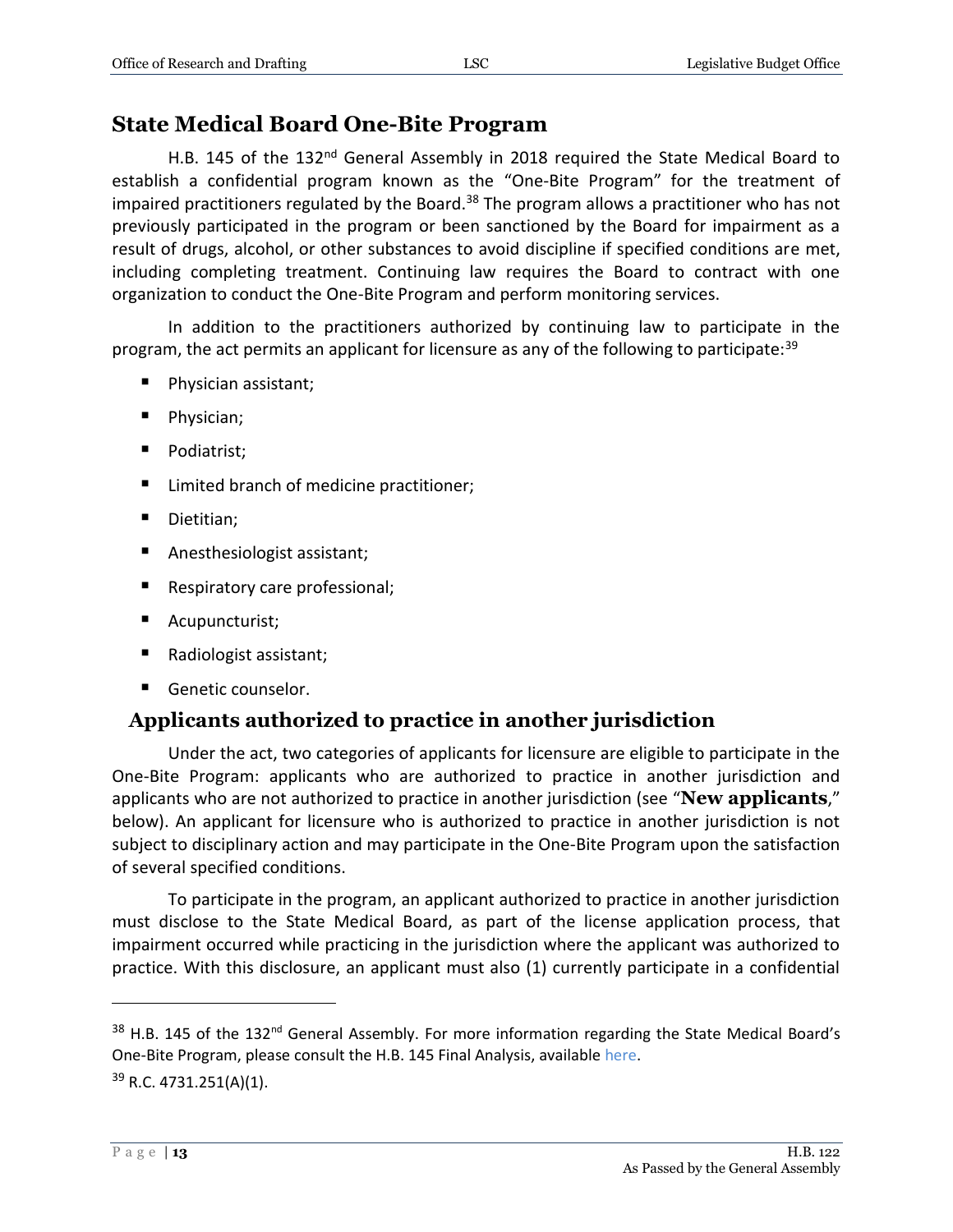treatment and monitoring program within the other jurisdiction, (2) agree to provide the Board or the monitoring organization operating the One-Bite Program with documentation of the applicant's current participation, and (3) waive any right to confidentiality that would ordinarily prevent the Board and monitoring organization from sharing that documentation with one another.<sup>40</sup>

The applicant must be in good standing with the other jurisdiction's licensing authority and confidential treatment and monitoring program, have not previously participated in the One-Bite Program, and have not been previously sanctioned by the Board for impairment.<sup>41</sup>

#### <span id="page-13-0"></span>**New applicants**

Similarly, an applicant for licensure who is not authorized to practice in another jurisdiction is not subject to disciplinary action and may participate in the One-Bite Program by satisfying several conditions. To participate in the program, an applicant must disclose to the Board an impairment that occurred prior to the applicant's applying for licensure. Regarding the disclosed impairment, an applicant must (1) have participated in and successfully completed a treatment program, (2) agree to provide the Board or the monitoring organization operating the One-Bite Program with documentation of the applicant's participation and successful completion, and (3) waive any right to confidentiality that would ordinarily prevent the Board and monitoring organization from sharing that documentation with one another. An applicant must have not previously participated in the One-Bite Program or been previously sanctioned by the Board for impairment.<sup>42</sup>

#### <span id="page-13-1"></span>**Program requirements**

Under the act, the monitoring organization operating the One-Bite Program must evaluate the records provided by an applicant to determine whether the applicant meets the eligibility standards for participating in the program, and promptly notify the Board if the records submitted by an applicant do not meet the program requirements. $43$ 

When the Board issues a license to an applicant, it must refer the newly licensed practitioner to the monitoring organization to participate in the One-Bite Program. Following this referral, the practitioner must enter into a monitoring agreement with the monitoring organization and the organization must determine the length and terms of the agreement. The practitioner must comply with all terms and conditions of the monitoring agreement and is responsible for all costs associated with participating in the program.<sup>44</sup>

 $40$  R.C. 4731.253(B)(1)(a) and (b).

<sup>&</sup>lt;sup>41</sup> R.C. 4731.253(B)(1)(c), (d), and (e).

<sup>42</sup> R.C. 4731.253(B)(2).

<sup>43</sup> R.C. 4731.253(C).

<sup>44</sup> R.C. 4731.253(D) and (E).